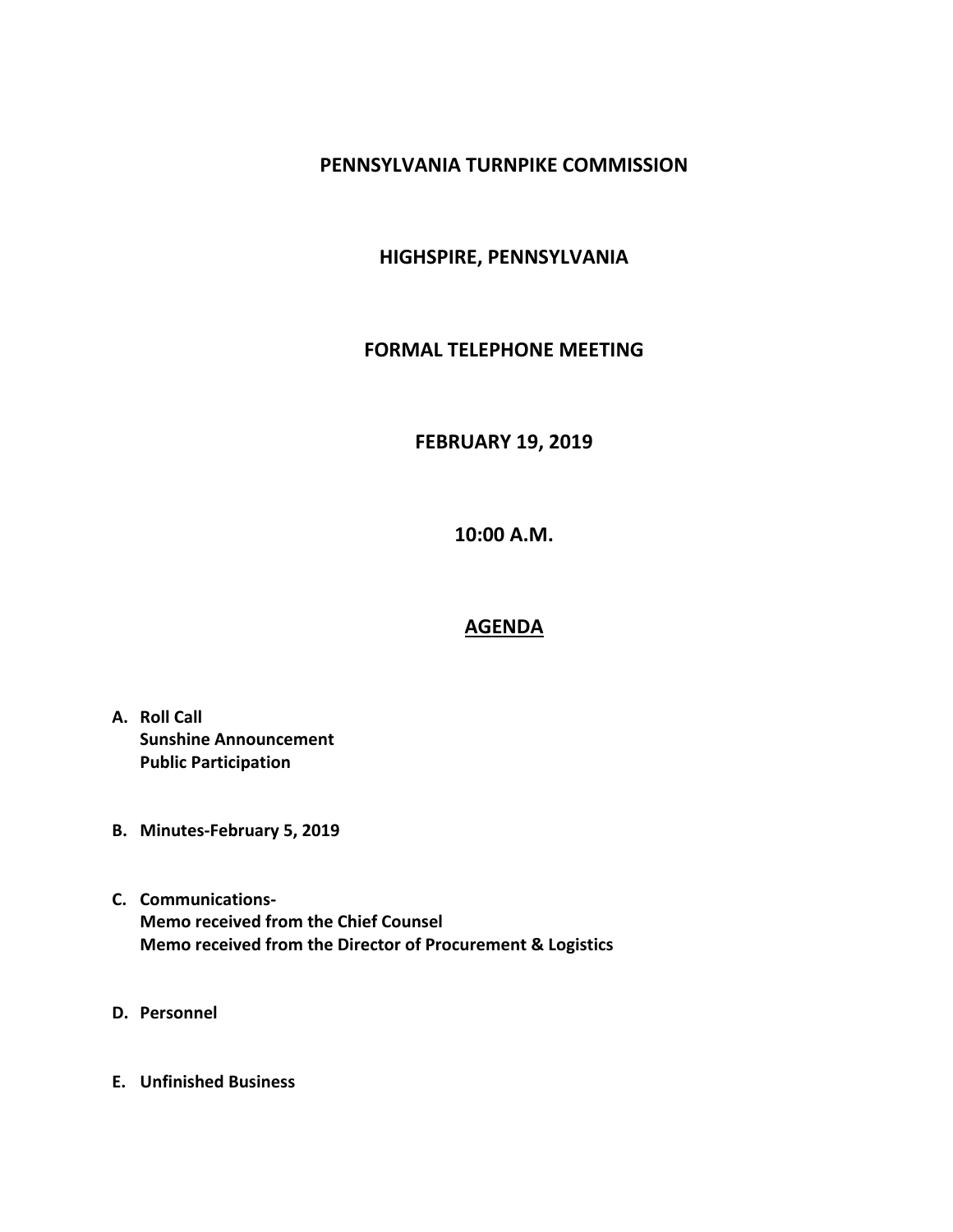**FORMAL AGENDA-FEBRUARY 19, 2019 Page 2 of 7 F. NEW BUSINESS**

- **1. Authorize the defeasance of a portion of the Pennsylvania Turnpike Commission's Registration Fee Revenue Refunding bonds, Series A of 2005, with available moneys in the Oil Franchise Tax General Fund and the investment of such moneys in government obligations; authorize the execution and delivery of an escrow deposit agreement and any other necessary or appropriate documents or certificates; appointing bond counsel and financial advisor; authorizing the taking of any and all such other action and transactions as may be required or as may be deemed appropriate to carry out and consummate the transactions by the Commission as contemplated by this Resolution; and declaring that this Resolution shall be liberally construed.**
- **2. Approve the negotiation and execution of the Agreements for the items listed in memos "a" through "d":**
	- **a. Settlement Agreement and Release in the case, PTC v. Syed and Barbush Rentals; and accept the pro rata settlement of the property damage claim and approve a write-off of the balance due;**
	- **b. Reimbursement Agreement with PECO Energy Company to reimburse PECO the cost for the engineering and utility relocation work necessary for the total reconstruction project from MP 308.00 to MP 312.00 (Bridge EB-719, MP 310.36); at a not-to-exceed amount of \$94,496.91;**
	- **c. Settlement Agreement and Release with Charles Bechter, and authorize issuance of the workers' compensation settlement payment;**
	- **d. Settlement Agreement and Release with Elizabeth Staranowicz-Lawless, and authorize issuance of the workers' compensation settlement payment.**
- **3. Approve the Right-of-Way Requests for the items listed in memos "a" through "x":**
	- **a. Acquisition of Right-of-Way #14S332 (William Peter & Geraldine M. Crevar), a total take parcel necessary for construction of the Mon/Fayette Expressway, Rt. 51 to I-376, by authorizing payment of \$128,104.65 representing fair market value, pro-rated taxes and recording fees to Closure Settlement LLC, escrow agent; authorize the appropriate Commission officials to execute the Agreement of Sale and other documents that may be required for closing; authorize the payment of additional statutory damages as calculated by the Right-of-Way Administrator and approved by the Chief Counsel; and payment of fair market value to the property owners is contingent upon their delivery of a deed as prepared by the Legal Department;**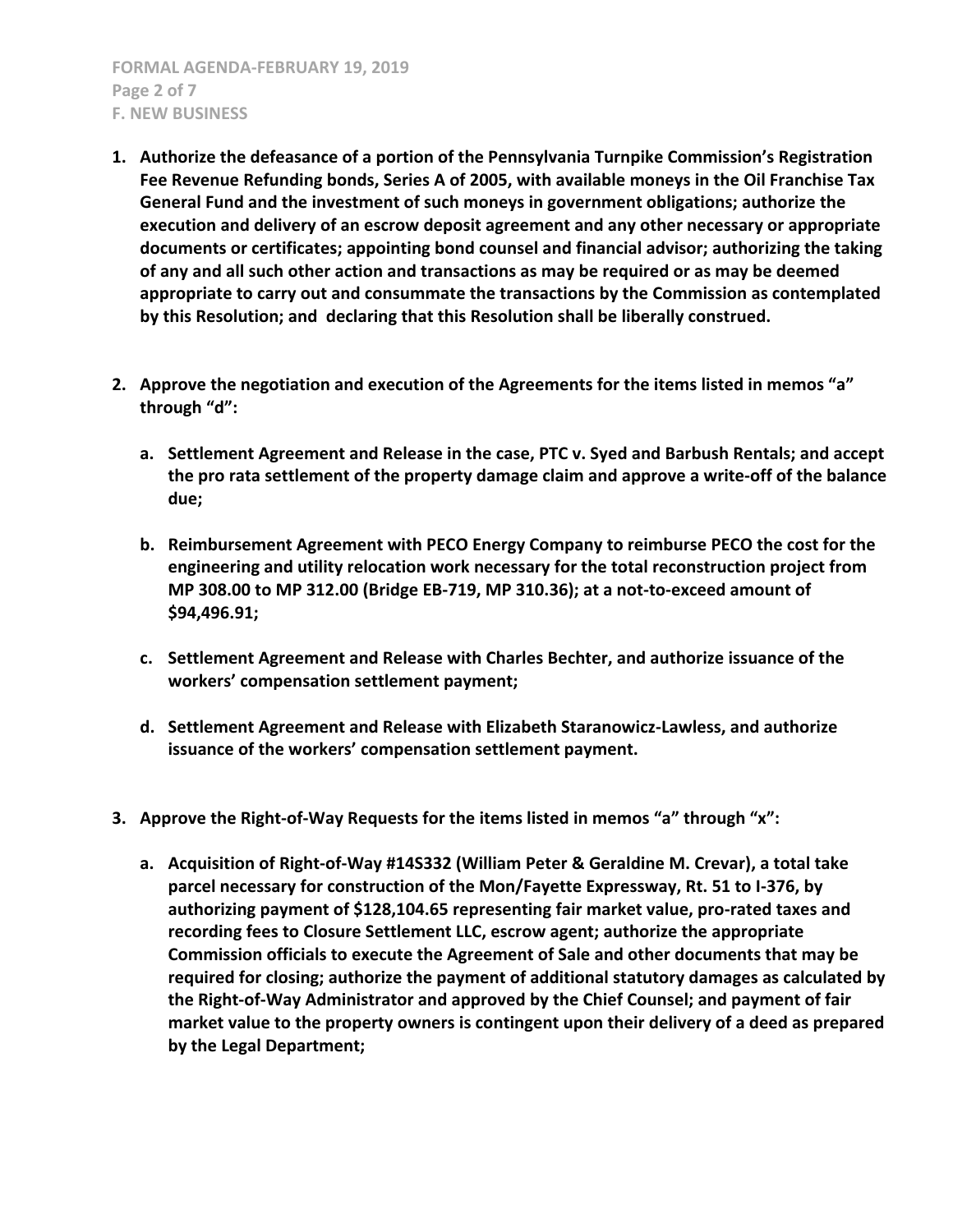- **b. Adopt the proposed Property Acquisition Resolution for Right-of-Way #14S218-1 (Gary L. Dora, Jodie Dora, Kellie Wardman), a total take parcel necessary for construction of the Mon/Fayette Expressway, Rt. 51 to I-376, by authorizing payment of \$79,000.00 representing estimated just compensation to Babst Calland, Attorneys at Law, escrow agent; and authorize payment of additional statutory damages as calculated by the Right-of-Way Administrator and approved by the Chief Counsel;**
- **c. Adopt the proposed Property Acquisition Resolution for Right-of-Way #14S217 (Susanne L. Peroni), a total take parcel necessary for construction of the Mon/Fayette Expressway, Rt. 51 to I-376, by authorizing payment of \$80,000.00 representing estimated just compensation to Babst Calland, Attorneys at Law, escrow agent; and authorize payment of additional statutory damages as calculated by the Right-of-Way Administrator and approved by the Chief Counsel;**
- **d. Adopt the proposed Property Acquisition Resolution for Right-of-Way #14S216 (Cheryl L. Burkhart, n/k/a Cheryl L. DiDolce and Scott DiDolce), a total take parcel necessary for construction of the Mon/Fayette Expressway, Rt. 51 to I-376, by authorizing payment of \$77,000.00 representing estimated just compensation to Babst Calland, Attorneys at Law, escrow agent; and authorize payment of additional statutory damages as calculated by the Right-of-Way Administrator and approved by the Chief Counsel;**
- **e. Adopt the proposed Property Acquisition Resolution for Right-of-Way #14S215 (Davkel Properties, LLC), a total take parcel necessary for construction of the Mon/Fayette Expressway, Rt. 51 to I-376, by authorizing payment of \$76,000.00 representing estimated just compensation to Babst Calland, Attorneys at Law, escrow agent; and authorize payment of additional statutory damages as calculated by the Right-of-Way Administrator and approved by the Chief Counsel;**
- **f. Adopt the proposed Property Acquisition Resolution for Right-of-Way #14S214 (Derek J. Miller), a total take parcel necessary for construction of the Mon/Fayette Expressway, Rt. 51 to I-376, by authorizing payment of \$79,000.00 representing estimated just compensation to Babst Calland, Attorneys at Law, escrow agent; and authorize payment of additional statutory damages as calculated by the Right-of-Way Administrator and approved by the Chief Counsel;**
- **g. Adopt the proposed Property Acquisition Resolution for Right-of-Way #14S222 (Raymond M. Hernandez), a total take parcel necessary for construction of the Mon/Fayette Expressway, Rt. 51 to I-376, by authorizing payment of \$79,000.00 representing estimated just compensation to Babst Calland, Attorneys at Law, escrow agent; and authorize payment of additional statutory damages as calculated by the Right-of-Way Administrator and approved by the Chief Counsel;**
- **h. Adopt the proposed Property Acquisition Resolution for Right-of-Way #14S220 (Karen S. Bajus), a total take parcel necessary for construction of the Mon/Fayette Expressway, Rt. 51 to I-376, by authorizing payment of \$82,000.00 representing estimated just compensation to Babst Calland, Attorneys at Law, escrow agent; and authorize payment of additional statutory damages as calculated by the Right-of-Way Administrator and approved by the Chief Counsel;**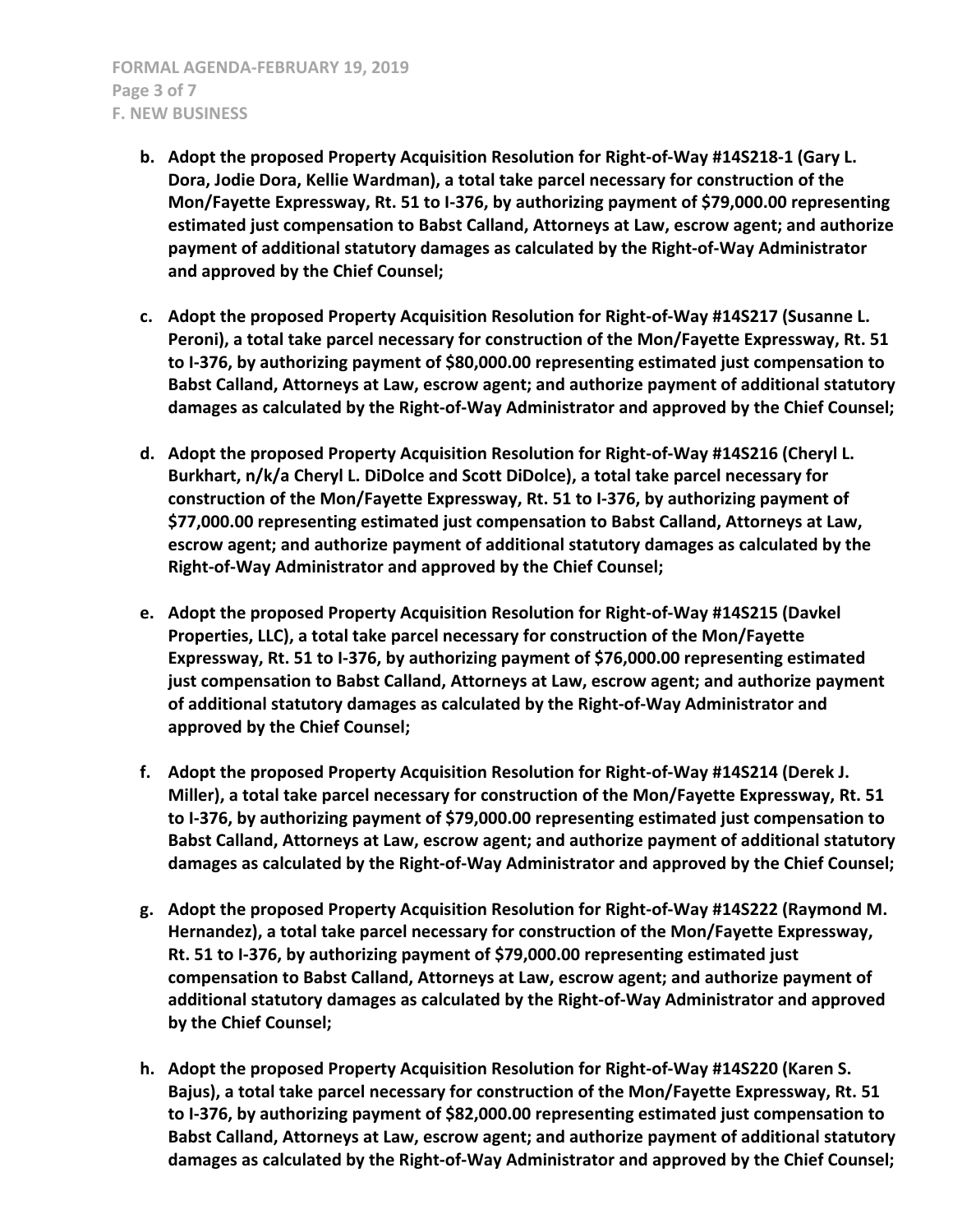**FORMAL AGENDA-FEBRUARY 19, 2019 Page 4 of 7 F. NEW BUSINESS**

- **i. Adopt the proposed Property Acquisition Resolution for Right-of-Way #14S221-1 (June A. Bruschi, Davonna Odem), a total take parcel necessary for construction of the Mon/Fayette Expressway, Rt. 51 to I-376, by authorizing payment of \$79,000.00 representing estimated just compensation to Babst Calland, Attorneys at Law, escrow agent; and authorize payment of additional statutory damages as calculated by the Right-of-Way Administrator and approved by the Chief Counsel;**
- **j. Adopt the proposed Property Acquisition Resolution for Right-of-Way #14S223 (Heather C. Miller, Christine Spencer), a total take parcel necessary for construction of the Mon/Fayette Expressway, Rt. 51 to I-376, by authorizing payment of \$76,000.00 representing estimated just compensation to Babst Calland, Attorneys at Law, escrow agent; and authorize payment of additional statutory damages as calculated by the Right-of-Way Administrator and approved by the Chief Counsel;**
- **k. Adopt the proposed Property Acquisition Resolution for Right-of-Way #14S219-1 (Walter E. & Nadine C. Lee, Kristina & Nick Flavo), a total take parcel necessary for construction of the Mon/Fayette Expressway, Rt. 51 to I-376, by authorizing payment of \$81,500.00 representing estimated just compensation to Babst Calland, Attorneys at Law, escrow agent; and authorize payment of additional statutory damages as calculated by the Right-of-Way Administrator and approved by the Chief Counsel;**
- **l. Adopt the proposed Property Acquisition Resolution for Right-of-Way #14S224-1 (Joseph W. Friel, Jr., Cheryl Rajcan), a total take parcel necessary for construction of the Mon/Fayette Expressway, Rt. 51 to I-376, by authorizing payment of \$76,000.00 representing estimated just compensation to Babst Calland, Attorneys at Law, escrow agent; and authorize payment of additional statutory damages as calculated by the Right-of-Way Administrator and approved by the Chief Counsel;**
- **m. Adopt the proposed Property Acquisition Resolution for Right-of-Way #14S225 (David S. Osterhus), a total take parcel necessary for construction of the Mon/Fayette Expressway, Rt. 51 to I-376, by authorizing payment of \$79,000.00 representing estimated just compensation to Babst Calland, Attorneys at Law, escrow agent; and authorize payment of additional statutory damages as calculated by the Right-of-Way Administrator and approved by the Chief Counsel;**
- **n. Adopt the proposed Property Acquisition Resolution for Right-of-Way #14S243 (Pamela Barkey), a total take parcel necessary for construction of the Mon/Fayette Expressway, Rt. 51 to I-376, by authorizing payment of \$73,000.00 representing estimated just compensation to Babst Calland, Attorneys at Law, escrow agent; and authorize payment of additional statutory damages as calculated by the Right-of-Way Administrator and approved by the Chief Counsel;**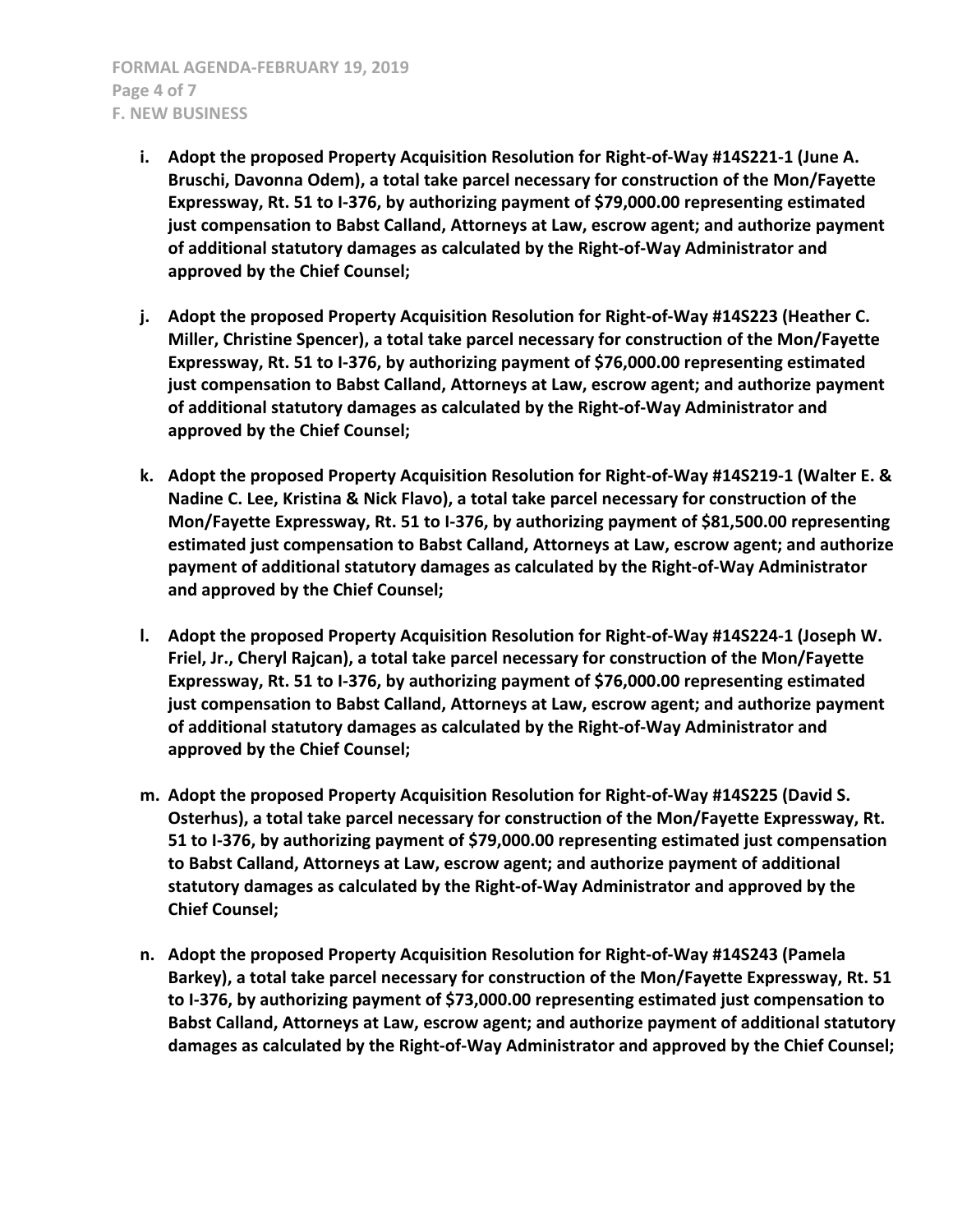**FORMAL AGENDA-FEBRUARY 19, 2019 Page 5 of 7 F. NEW BUSINESS**

- **o. Adopt the proposed Property Acquisition Resolution for Right-of-Way #14S242 (Cynthia M. Emmerich), a total take parcel necessary for construction of the Mon/Fayette Expressway, Rt. 51 to I-376, by authorizing payment of \$76,000.00 representing estimated just compensation to Babst Calland, Attorneys at Law, escrow agent; and authorize payment of additional statutory damages as calculated by the Right-of-Way Administrator and approved by the Chief Counsel;**
- **p. Adopt the proposed Property Acquisition Resolution for Right-of-Way #14S244 (Gary A. & Kathleen F. Frizzi), a total take parcel necessary for construction of the Mon/Fayette Expressway, Rt. 51 to I-376, by authorizing payment of \$73,000.00 representing estimated just compensation to Babst Calland, Attorneys at Law, escrow agent; and authorize payment of additional statutory damages as calculated by the Right-of-Way Administrator and approved by the Chief Counsel;**
- **q. Adopt the proposed Property Acquisition Resolution for Right-of-Way #14S245 (Yvonne Denise Consonery), a total take parcel necessary for construction of the Mon/Fayette Expressway, Rt. 51 to I-376, by authorizing payment of \$79,000.00 representing estimated just compensation to Babst Calland, Attorneys at Law, escrow agent; and authorize payment of additional statutory damages as calculated by the Right-of-Way Administrator and approved by the Chief Counsel;**
- **r. Adopt the proposed Property Acquisition Resolution for Right-of-Way #14S246 (Janice M. Gaydos), a total take parcel necessary for construction of the Mon/Fayette Expressway, Rt. 51 to I-376, by authorizing payment of \$73,000.00 representing estimated just compensation to Babst Calland, Attorneys at Law, escrow agent; and authorize payment of additional statutory damages as calculated by the Right-of-Way Administrator and approved by the Chief Counsel;**
- **s. Adopt the proposed Property Acquisition Resolution for Right-of-Way #14S247-1 (Diane Majernik, John Majernik), a total take parcel necessary for construction of the Mon/Fayette Expressway, Rt. 51 to I-376, by authorizing payment of \$76,000.00 representing estimated just compensation to Babst Calland, Attorneys at Law, escrow agent; and authorize payment of additional statutory damages as calculated by the Right-of-Way Administrator and approved by the Chief Counsel;**
- **t. Adopt the proposed Property Acquisition Resolution for Right-of-Way #14S248 (Ruth J. Ackerman), a total take parcel necessary for construction of the Mon/Fayette Expressway, Rt. 51 to I-376, by authorizing payment of \$73,000.00 representing estimated just compensation to Babst Calland, Attorneys at Law, escrow agent; and authorize payment of additional statutory damages as calculated by the Right-of-Way Administrator and approved by the Chief Counsel;**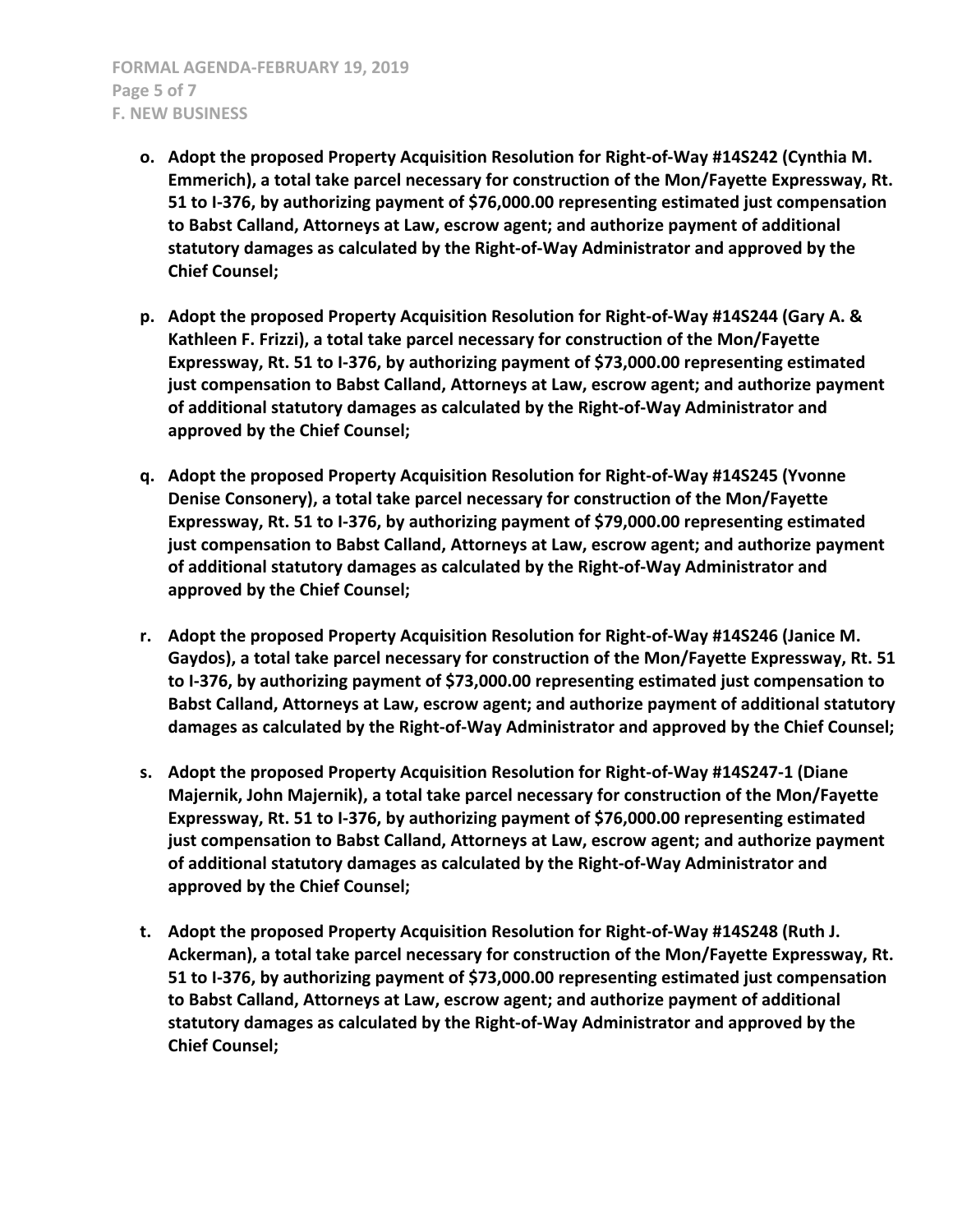- **u. Adopt the proposed Property Acquisition Resolution for Right-of-Way #14S249 (Mary Jane Senn), a total take parcel necessary for construction of the Mon/Fayette Expressway, Rt. 51 to I-376, by authorizing payment of \$76,000.00 representing estimated just compensation to Babst Calland, Attorneys at Law, escrow agent; and authorize payment of additional statutory damages as calculated by the Right-of-Way Administrator and approved by the Chief Counsel;**
- **v. Adopt the proposed Property Acquisition Resolution for Right-of-Way #14S250 (Carolyn B. Papciak), a total take parcel necessary for construction of the Mon/Fayette Expressway, Rt. 51 to I-376, by authorizing payment of \$76,000.00 representing estimated just compensation to Babst Calland, Attorneys at Law, escrow agent; and authorize payment of additional statutory damages as calculated by the Right-of-Way Administrator and approved by the Chief Counsel;**
- **w. Adopt the proposed Property Acquisition Resolution for Right-of-Way #14S251 (Rose Martinez), a total take parcel necessary for construction of the Mon/Fayette Expressway, Rt. 51 to I-376, by authorizing payment of \$73,000.00 representing estimated just compensation to Babst Calland, Attorneys at Law, escrow agent; and authorize payment of additional statutory damages as calculated by the Right-of-Way Administrator and approved by the Chief Counsel;**
- **x. Adopt the proposed Property Acquisition Resolution for Right-of-Way #14S252-1 (Matthew J. Nagy, Tykisha Beck, Eddie Walker), a total take parcel necessary for construction of the Mon/Fayette Expressway, Rt. 51 to I-376, by authorizing payment of \$73,000.00 representing estimated just compensation to Babst Calland, Attorneys at Law, escrow agent; and authorize payment of additional statutory damages as calculated by the Right-of-Way Administrator and approved by the Chief Counsel.**
- **4. Approve advertising for a firm to perform open-end material inspection and testing services from MP 200.00 to the Delaware River Bridge and on the Northeast Extension.**
- **5. Approve the Award of a Bid and Issue Purchase Orders for the items listed in memos "a" through "e":**
	- **a. Fifty (50) Cannon copiers, utilizing the Commonwealth's contract with Fraser Advanced Information Systems; at a total award of \$176,250.00;**
	- **b. Video wall system upgrades for the Traffic Operations Center, utilizing the Commonwealth's contract with Vistacom, Inc.; for a total award of \$275,424.93;**
	- **c. Barco video wall laser upgrade for the Traffic Operations Center, utilizing the Commonwealth's contract with Vistacom, Inc.; at a total award of \$332,275.00;**